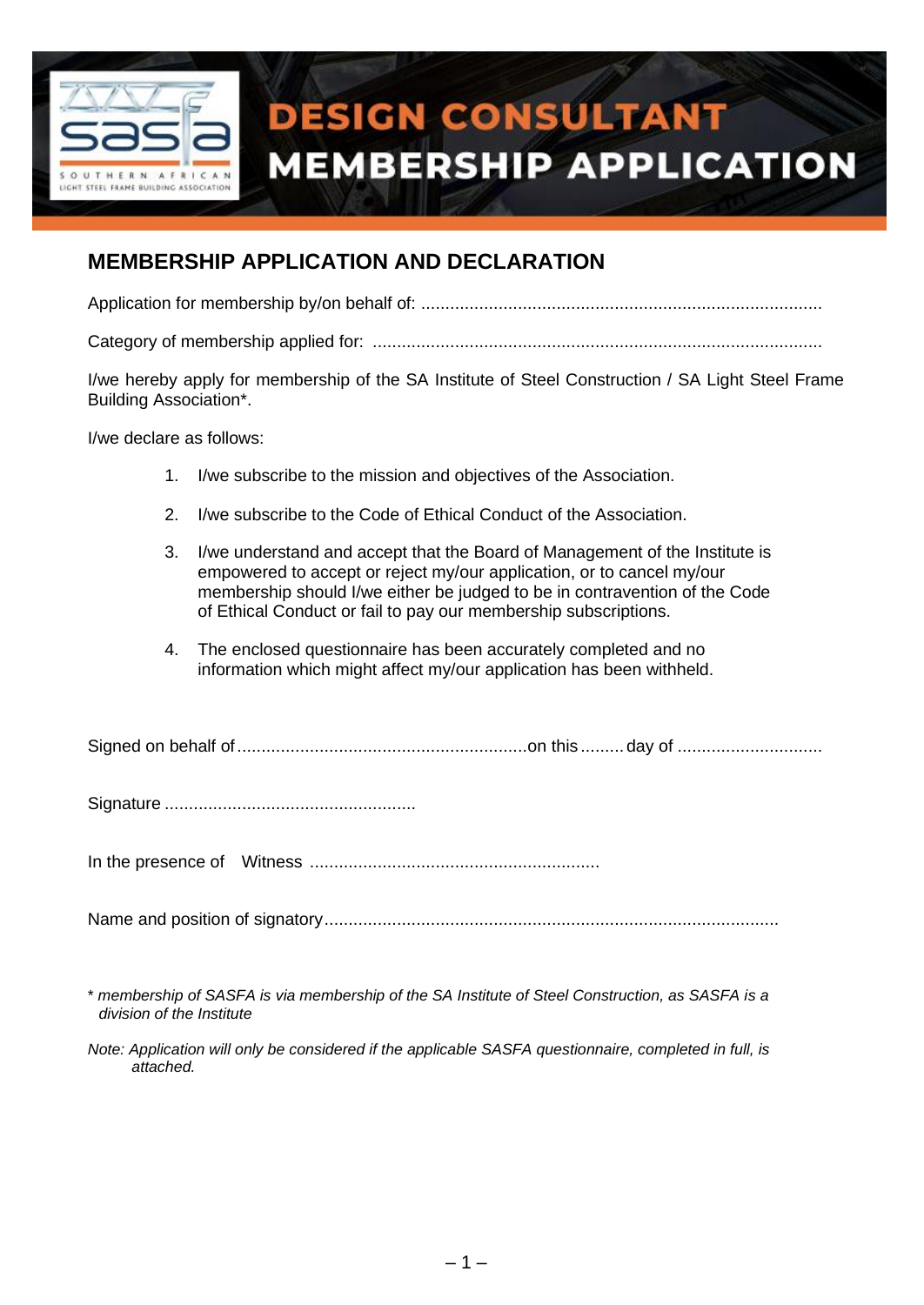

# **DESIGN CONSULTANT MEMBERSHIP APPLICATION**

### **SASFA MEMBERSHIP APPLICATION: SUPPORTING INFORMATION**

#### **DESIGN CONSULTANT**

| 1. PERSONAL DETAILS |                                                                    |                        |  |      |  |  |  |  |
|---------------------|--------------------------------------------------------------------|------------------------|--|------|--|--|--|--|
| 1.1                 | Name (in full):                                                    | Title:                 |  |      |  |  |  |  |
| 1.2                 | Identification number:                                             |                        |  |      |  |  |  |  |
| 1.3                 | Profession:<br>Structural engineer                                 |                        |  |      |  |  |  |  |
|                     |                                                                    | Architect              |  |      |  |  |  |  |
|                     |                                                                    | Quantity surveyor      |  |      |  |  |  |  |
|                     |                                                                    | Draughtsman / detailer |  |      |  |  |  |  |
|                     |                                                                    | Town planner           |  |      |  |  |  |  |
|                     | 2. CONTACT DETAILS                                                 |                        |  |      |  |  |  |  |
| 2.1                 | Employer:                                                          |                        |  |      |  |  |  |  |
| 2.2                 | Main business of employer:                                         |                        |  |      |  |  |  |  |
| 2.3                 |                                                                    |                        |  |      |  |  |  |  |
| 2.4                 |                                                                    |                        |  |      |  |  |  |  |
| 2.5                 | Phone number at work:<br>Cell:                                     |                        |  |      |  |  |  |  |
| 2.6                 | Phone number at home:                                              |                        |  | Fax: |  |  |  |  |
| 2.7                 | E-mail address:                                                    |                        |  |      |  |  |  |  |
|                     | 3. QUALIFICATIONS                                                  |                        |  |      |  |  |  |  |
| 3.1                 | List all degrees and diplomas, with institution and date of award: |                        |  |      |  |  |  |  |
|                     | (Attach certified copies of all diplomas, certificates, etc.)      |                        |  |      |  |  |  |  |
| 3.2                 | Number of years of experience in the profession listed above:      |                        |  |      |  |  |  |  |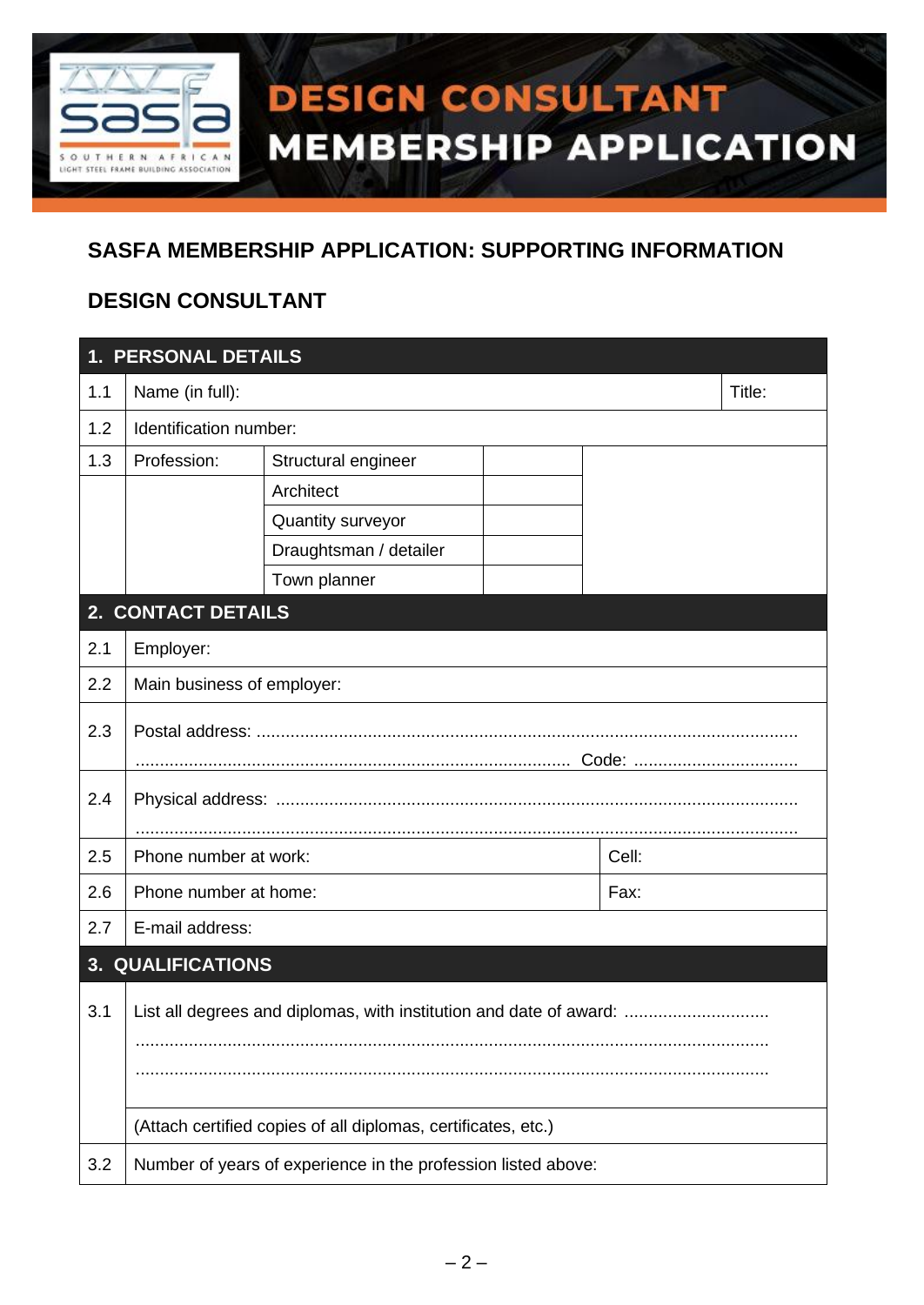| 3.3 | Professional registration:                                                                                                                  |                          |              |                  |                                        |  |  |  |  |
|-----|---------------------------------------------------------------------------------------------------------------------------------------------|--------------------------|--------------|------------------|----------------------------------------|--|--|--|--|
|     | Registering body:                                                                                                                           |                          |              |                  |                                        |  |  |  |  |
|     | Registration number:                                                                                                                        |                          |              |                  |                                        |  |  |  |  |
| 3.4 | List five of the projects you have been involved with during the past 5 years:                                                              |                          |              |                  |                                        |  |  |  |  |
|     | Project                                                                                                                                     | <b>Date</b><br>completed | Value<br>(R) |                  | <b>Involvement</b><br>(position, role) |  |  |  |  |
|     |                                                                                                                                             |                          |              |                  |                                        |  |  |  |  |
|     |                                                                                                                                             |                          |              |                  |                                        |  |  |  |  |
|     |                                                                                                                                             |                          |              |                  |                                        |  |  |  |  |
|     |                                                                                                                                             |                          |              |                  |                                        |  |  |  |  |
|     | <b>4. REFERENCES</b>                                                                                                                        |                          |              |                  |                                        |  |  |  |  |
|     | The SAISC is free to phone the following individuals, who know the applicant, to obtain<br>references in terms of character and capability: |                          |              |                  |                                        |  |  |  |  |
|     |                                                                                                                                             |                          |              |                  |                                        |  |  |  |  |
|     | <b>Person</b>                                                                                                                               |                          |              | <b>Telephone</b> | <b>Cell</b>                            |  |  |  |  |
|     |                                                                                                                                             |                          |              |                  |                                        |  |  |  |  |
|     |                                                                                                                                             |                          |              |                  |                                        |  |  |  |  |
|     |                                                                                                                                             |                          |              |                  |                                        |  |  |  |  |
|     |                                                                                                                                             |                          |              |                  |                                        |  |  |  |  |
|     | <b>5. DECLARATION</b>                                                                                                                       |                          |              |                  |                                        |  |  |  |  |
|     |                                                                                                                                             |                          |              |                  |                                        |  |  |  |  |
|     | I hereby declare that I am proficient in the profession listed under 1.4 above, within the<br>field of steel structures.                    |                          |              |                  |                                        |  |  |  |  |